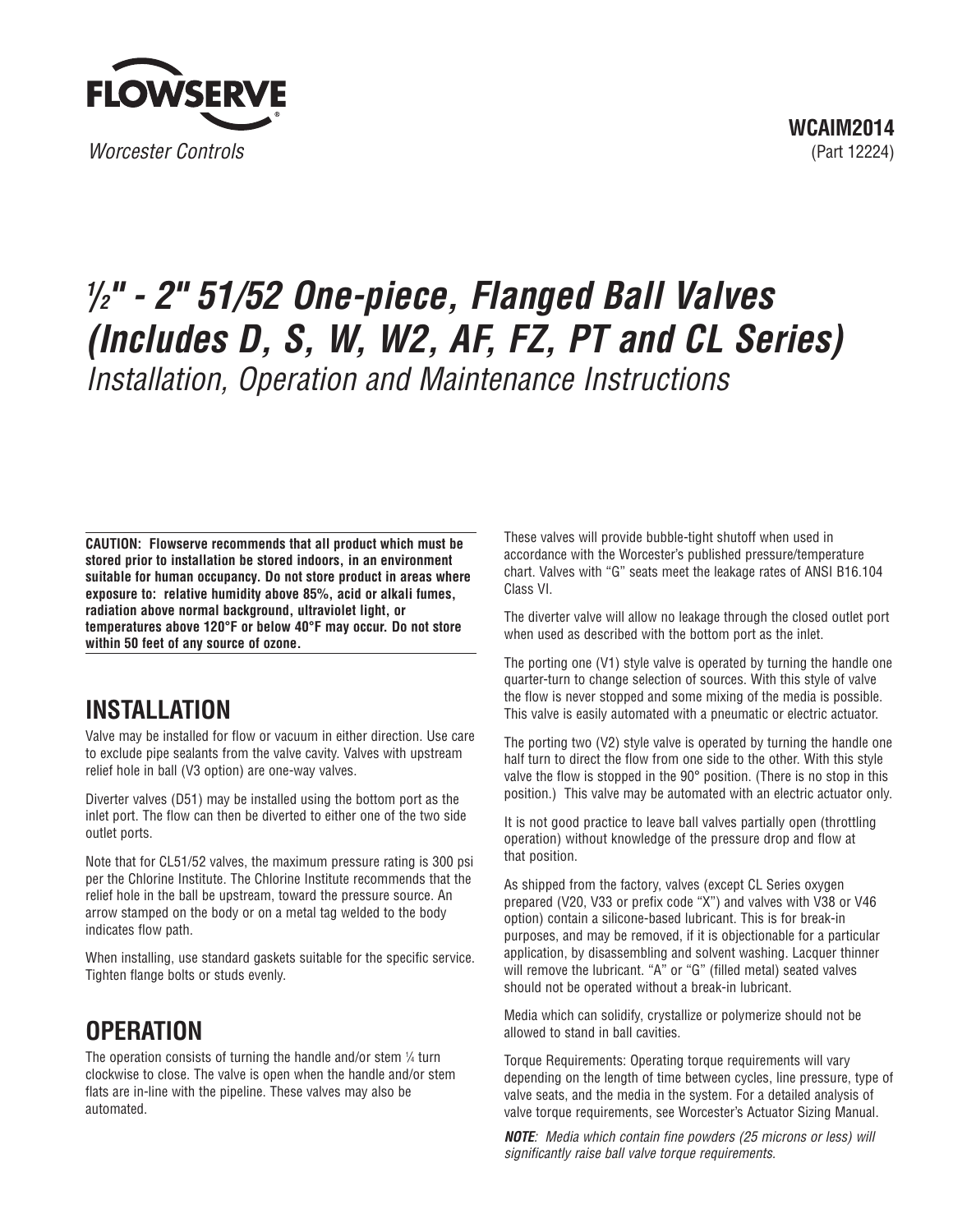

**CAUTIONS: The fluoropolymer and UHMWPE body seals (codes T and U) and the coated stainless steel gaskets (codes M and G) make excellent seals. However, some points of caution in their use need emphasizing.**

**No fluoropolymer or UHMWPE part (except seats) or seat back seal is reusable. Coated stainless steel gaskets are also not reusable. Upon disassembly of the valve, they should be discarded and replaced with new parts.**

**Care must be taken to avoid scratching the fluoropolymer or UHMWPE seals, or the coating of the gaskets during installation. Light lubrication of these seals can help prevent damage.**

**Care must also be taken when handling a graphite thrust bearing, stem seal, or seat back seal. These parts can be easily damaged by squeezing the OD of the seal. Parts are to be handled on the flat surfaces rather than the OD.**

**The ball used in valves with "A" and "G" (filled metal) seats is round to special tolerances. To ensure proper contact with the seat, do not drop, dent or scratch the ball during handling. These balls also have an anti-galling coating. DO NOT use uncoated balls with filled metal seats.**

### **MAINTENANCE**

If seepage is noted at stem, tighten retaining nut per the following steps.

#### **CAUTION: For maximum stem seal life, proper stem adjustment procedure must be followed.**

#### **Excessive tightening causes higher torque and shorter stem seal life.**

For CL51/52 valves only, immediately after the first frost is detected around the stem, tighten the retaining or self-locking nut, as stated below, to adjust the compression of the stem seals.

#### **For Valves with Two Stem Nuts and a Lockwasher (with or without handle):**

Tighten retaining nut (lower nut) until Belleville washers are flat, the nut will "bottom".

Back off retaining nut  $%$  turn.

Tighten handle nut securely to lock retaining nut in place. (On some automated valves, two retaining nuts are used with a lockwasher in between. Hold the bottom nut securely with a wrench while tightening the top nut to lock the two nuts in place.)

#### **For Valves with Self-Locking Stem Nut (and four Belleville washers):**

Tighten self-locking stem nut until Belleville washers are flat, the nut will "bottom".

Back off nut <sup>1/3</sup> turn.

**CAUTION: The self-locking stem nut is difficult to tighten, and must fully flatten Belleville washers before backing off.**

### **REBUILDING**

#### a **WARNING: BALL VALVES CAN TRAP PRESSURIZED FLUIDS IN BALL CAVITY WHEN CLOSED**

Special handling and cleaning procedures are necessary for oxygen and vacuum service valves. Refer to industry practices when overhauling these units

If the valve has been used to control hazardous media, it must be decontaminated before disassembly. It is recommended that the following steps are taken for safe removal and disassembly.

Relieve the line pressure. Operate the valve prior to attempting removal from line.

Place valve in half-open position and flush the line to remove any hazardous material from valve.

For CL51/52 valves, refer to Chlorine Institute Pamphlet 6 procedure for flushing and drying, and for additional information on precautions and cleaning.

All persons involved in the removal and disassembly of the valve should wear the proper protective clothing such as face shield, gloves, apron, etc.

A standard repair kit may be ordered for the valve. Specify the size, series, material of seats and body seal and R# (revision number) of valve or for non-standard valve, the "P"-Number, "T"-Number, "C"- Number, or similar as found on nameplate. Some series, such as FZ, S, AF, W, W2, and CL have their own repair kits, which are ordered by the prefix. If valve body is stainless steel, place a "6" after valve size in repair kit ordering code.

### **Examples:**

| <b>Valve</b><br><b>Size</b> | <b>Prefix</b><br>(if required) | <b>RK</b> | <b>Series</b><br>51 | <b>Material</b> | Rev. #<br>or P, T, C,<br>$etc.$ # |
|-----------------------------|--------------------------------|-----------|---------------------|-----------------|-----------------------------------|
| 1"                          | AF                             | RK        | 51                  | RT              | R3                                |
| $\frac{3}{4}$ 6             |                                | RK        | 51                  | PM              | R <sub>5</sub>                    |
| $\frac{1}{2}$               |                                | RK        | 51                  | RT              | T0914                             |
| $\frac{1}{2}$               | W                              |           |                     |                 |                                   |
| RK                          | 52                             | XM        | R3                  |                 |                                   |

### **Disassembly of Valve:**

Remove valve from line. Unscrew end plug and set aside. If the body seal was not removed with the end plug, remove it from the valve and discard. Remove and discard the near seat and seat back seal (if any). Place valve in closed position and remove the ball.

**NOTE**: If required, end plug disassembly tools are available from your supplier or from Flowserve.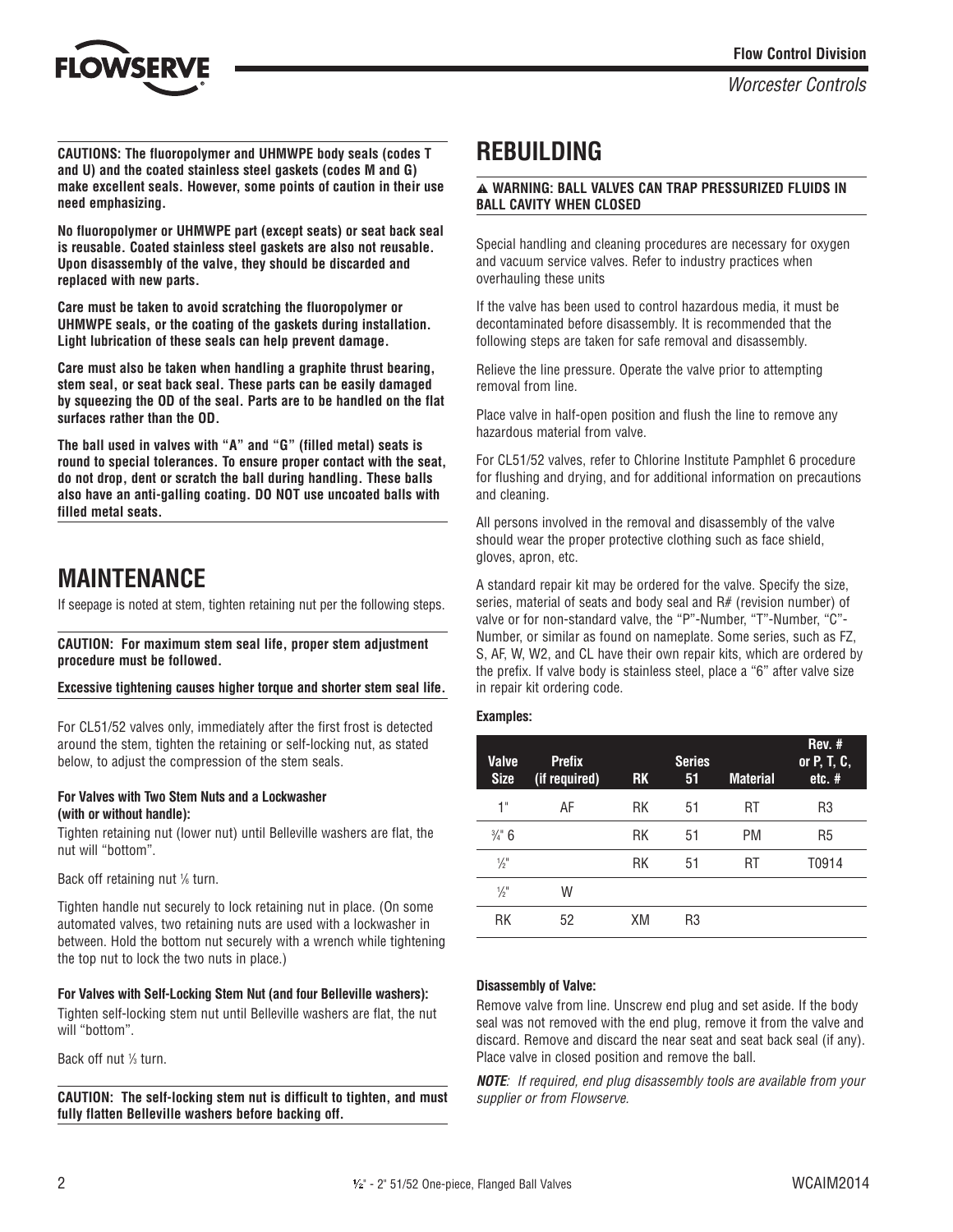

#### **Removing Stem Assembly**

Remove handle nut, lockwasher, also separate handle and stop or one-piece handle/stop (if manual valve). (This step is not applicable to valves with self-locking stem nut.)

Remove retaining or self-locking stem nut. Prevent stem from turning with wrench.

Remove and discard Belleville washers. Push stem into ball cavity and remove. On the  $\frac{1}{2}$  size, the far seat must be removed before pushing stem into cavity.

Remove and discard stem seal(s), stem seal protector (if any), thrust bearing, and thrust bearing protector (if any), which may be on the stem or in the body stem cavity. Remove and discard the far seat and the seat seal (if any). Retain the follower.

#### **Visual Inspection:**

The ball and the surfaces against which the seats and seals are installed should be undamaged, clean and free of pit marks and scratches. Light marring from the action of the ball against the seats is normal and will not affect the operation of the valve. Flaws which can be seen but barely detected with finger tips are acceptable.

The stem and body surfaces that the thrust bearing(s) and stem seal(s) contact, must be undamaged, clean and free of pit marks and scratches.

#### **Reassembly**

**NOTE**: Valves with a pressure relief hole in the ball (V3 option and chlorine valve) must be reassembled and installed with the hole upstream (end plug side) to ensure that cavity relief is upstream when valve is closed. Any valve with a relief hole will have an arrow on the body pointing downstream. This arrow is stamped on the body or on a metal tag welded to the body.

Lightly lubricate the ball, seats, body seal, stem seal(s), stem seal protector and seat back seals (if any), thrust bearing, and thrust bearing protector (if any), with a lubricant compatible with the media being handled, except for valves with V20, V33, or V38 options, which are assembled dry. White petroleum jelly is a good general purpose lubricant.

For valve repair kits with "A" or "G" seats, the filled metal seats will be lubricated at the factory. If they are not, they should be lubricated as noted in Paragraph B.5. and also as stated above. DO NOT operate a newly rebuilt valve using filled metal seats without lubricants. The seat back seals will be pre-assembled to the seat backs.

For CL51/52, and oxygen prepared (prefix code "X") valves only, lightly lubricate the ball, seats/body seals, stem seal and thrust bearing with a PTFE-based lubricant such as Fluorolube S-30 or equivalent.

On all except the  $\frac{1}{2}$ " size, install the far seat and seat back seal (if any) in the body cavity.

The seat should appear to sit flat into the back of the cavity indicating that the seat back seal is properly located on the seat. If the seat back seal is not correctly positioned it could be damaged or cause the valve to leak.

For stem area rebuilding, refer to exploded view and also the stem build illustrations and stem component color chart on the following pages that pertain to the valve being rebuilt.

#### **Order of Assembly:**

Place new thrust bearing(s) on steam and insert assembly through body cavity. Place new stem seal(s), stem seal protector (if any), and the follower in position. PEEK thrust bearing and stem seal protectors are placed outside of seals and bearings. The seals/bearings must contact the body.

**NOTE**: For valves having graphite stem seal(s), care must be taken when installing the graphite parts because they are easily damaged by squeezing the OD of the seals. Handle gently by holding seal(s) on flat surfaces rather than on the OD. If resistance is encountered when installing seal(s) over the stem, use follower to gently push the stem seal(s) down.

Stem seals, stem seal protectors and thrust bearings that are the same size and color are interchangeable.

Place two new Belleville washers in position with the larger diameter sides touching each other.

For those valves with single-locking stem nut, place four new Belleville washers in position (two pairs of washers with larger diameter sides touching each other).

Place retaining or self-locking stem nut on stem and using handle or a wrench to prevent rotation, tighten nut to make snug and firm. Follow section C, Maintenance, for proper stem adjustment.

Replace separate stop and handle or one-piece handle and stop (if manual valve), lockwasher and handle nut on stem. (This step is not applicable to valves with self-locking stem nut.)

Install far seat and seat back seal (if any) (1 /2" valves only), ball (see Note below), body seal, second seat and seat back seal (if any) and end plug. When end plug and body are metal-to-metal, end plug face may project up to .009" beyond surrounding serrated surface. End plug must be fully tightened against machined step in body. If in doubt, assemble end plug without seat and seal, make a witness mark, and reassemble the full assembly.

**NOTE**: For diverter valves, install ball as follows:

**V1 (90° Valves)** – With handle and/or stem flats in-line with body main axis, viewed from end plug side (normally upstream) one ball port is to the right, one is down, and the other is on opposite end of valve.

**V2 (180° Valves)** – Using same convention as V1, one ball port is down and other is on opposite end of valve.

For valves with coated stainless steel "S" gasket, install with the wide flange facing the ball (see view A-A on page 4). Be sure the body seal is well lubricated.

**CAUTION: If the seats and seals installed differ from those removed, the valve nameplate or stop must be replaced or remarked to indicate the altered materials and ratings, or valve tagged to so indicate.**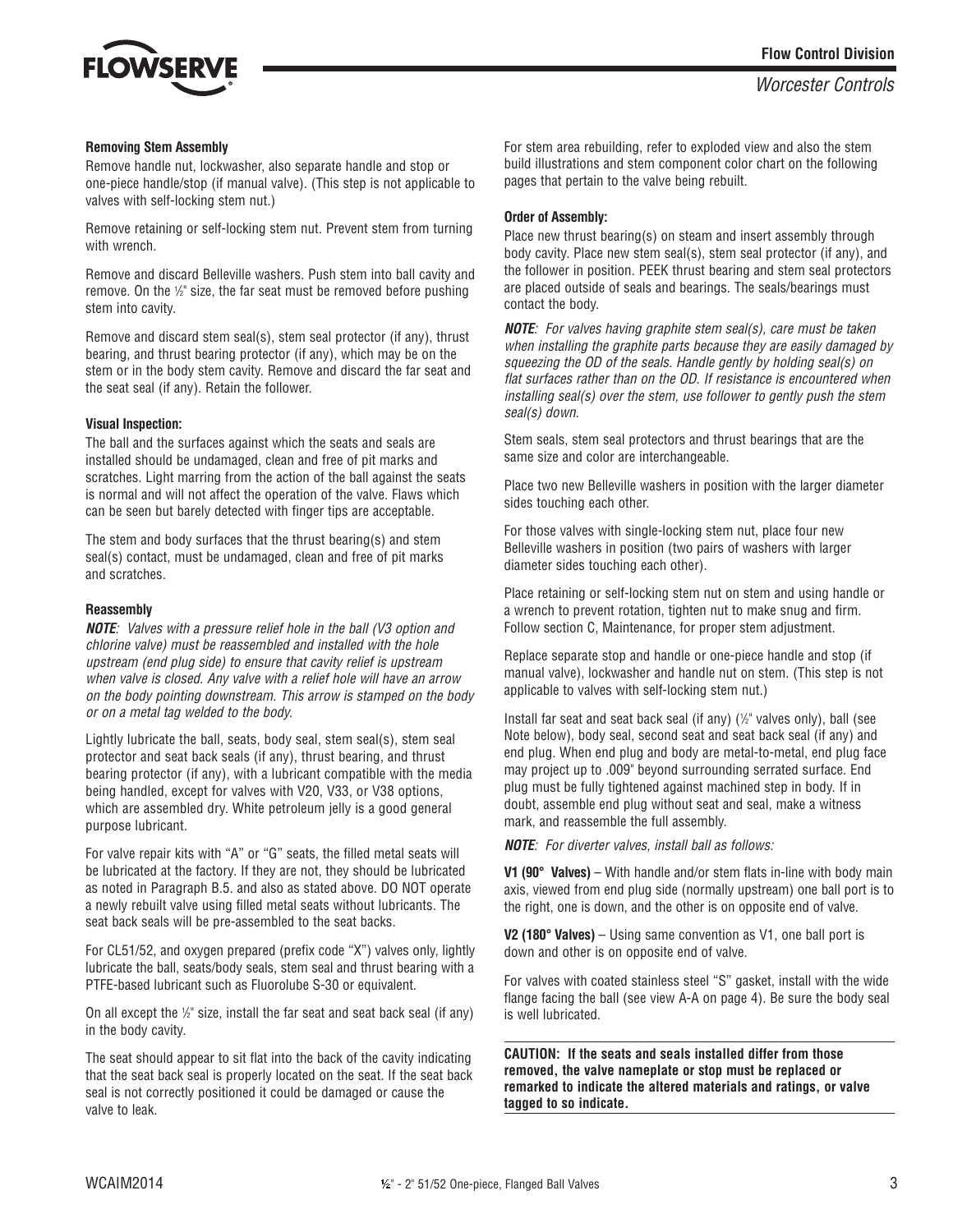

When ordering parts, please provide the part name and following information as found on the valve nameplate:

1. Valve size, style and revision number:

e.g., 1 /2" – 5146T 150 R2 Ball

2. Valve size, style and five-character code, known as a "P-Number", "T-Number," "C-Number", or similar, the designation for a nonstandard product:

e.g., 1 /2" 5266 RT 300 P3790 Stem

3. Porting (if a diverter valve) must also be specified when ordering these parts:

e.g., 2" D5166 T 150 V1 R6 Ball

The terminology shown in the following exploded view parts listing is standard. Please use when ordering parts.

| Item           | <b>Qty</b>     | <b>Description</b>                           |                                         |                                                 |
|----------------|----------------|----------------------------------------------|-----------------------------------------|-------------------------------------------------|
| 1              | 1              | Body                                         |                                         |                                                 |
| $\overline{2}$ | 1              | Nameplate                                    |                                         |                                                 |
| 3              | 1              | Stem                                         |                                         |                                                 |
| 4              | 1              | <b>Thrust Bearing</b>                        |                                         |                                                 |
| 5              | 1              | Ball                                         |                                         |                                                 |
| 6              | $\overline{2}$ | Seat                                         |                                         | 16                                              |
| 7              | 1              | <b>Body Seal</b>                             |                                         | 9                                               |
| 8a             | 1              | End Plug $(\frac{1}{2} - 1)$                 |                                         |                                                 |
| 8b             | 1              | End Plug $(1\frac{1}{2} - 2^{n})$            |                                         | 13                                              |
| 9              | $1$ or $2$     | Stop Pin (Manual Valve Only)                 |                                         | S<br>14                                         |
| 10             | $1$ or $2$     | Stem Seal (See Part D.3.c.)                  |                                         | O                                               |
| 11             | 1              | Follower                                     |                                         |                                                 |
| 12             | 2 or 4         | Belleville Washer (See Part D.3.d.)          |                                         | 15                                              |
| 13             | $\overline{2}$ | <b>Retaining Nut</b>                         |                                         |                                                 |
| 14             | 1              | Lockwasher                                   |                                         |                                                 |
| 15             | 1              | Handle (Manual Valve Only)                   |                                         | 13.                                             |
| 16             | 1              | Self-Locking Stem Nut (Automated Valve Only) |                                         | ❀                                               |
| 17<br>18       | 1              | Stem Seal Protector                          |                                         | $12 -$                                          |
|                | 1              | <b>Thrust Bearing Protector</b>              |                                         | $\bm{\circledcirc}$<br>11                       |
|                |                |                                              |                                         | $\circledcirc$<br>17<br>,10                     |
|                |                |                                              | $1\frac{1}{2}$ " - 2" Size Valves Shown | 9<br>$\circledcirc$                             |
|                |                |                                              |                                         | $\bigcirc$<br>$\circledcirc$                    |
|                |                |                                              |                                         | $\mathbf{2}$                                    |
|                |                |                                              | 5                                       | '0(<br>$\bigotimes_{i=1}^{\infty} \mathbb{P}^i$ |
|                |                |                                              |                                         | O                                               |
|                |                |                                              |                                         |                                                 |
|                |                | <b>BODY</b>                                  | V1<br>6.                                |                                                 |
|                |                |                                              |                                         |                                                 |
|                |                | "S"<br>GASKET                                | STD.                                    |                                                 |
|                |                |                                              |                                         |                                                 |
|                |                |                                              |                                         |                                                 |
|                |                |                                              | 8 <sub>a</sub>                          |                                                 |
|                |                | <b>SEAT</b>                                  | 6                                       |                                                 |
|                | END PLUG-      |                                              |                                         | $\circledcirc$                                  |
|                |                |                                              |                                         |                                                 |
|                |                | $\angle$ SEAT BACK SEAL                      |                                         | $\bigcirc$                                      |
|                |                | (used w/ "A" or "G" seats only)              |                                         | 18                                              |
|                |                |                                              |                                         | <b>Command</b>                                  |
|                |                | <b>View A-A</b>                              | 8b                                      | $\cdot$ 3                                       |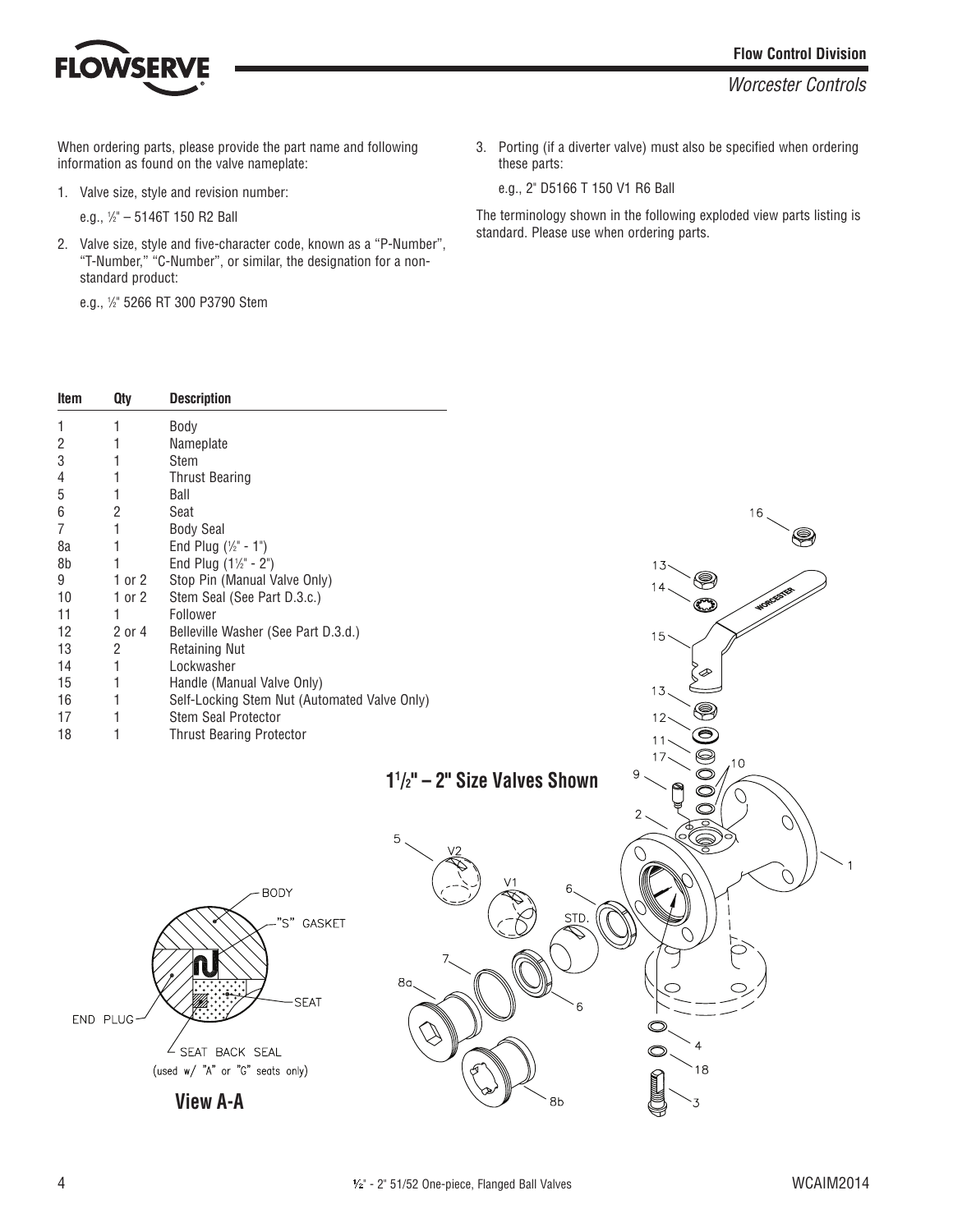

### **New Style 51/52 Valve Stem Builds**





**NOTE:** Manual valve stem build components such as stem seal(s), thrust bearings and seal protector are the same as automated valves. For colors of various stem components, see color chart on page 6. For fire valves and valves with V17 option used in oxygen service, use Polyfill stem seal and thrust bearing protectors in place of PEEK material.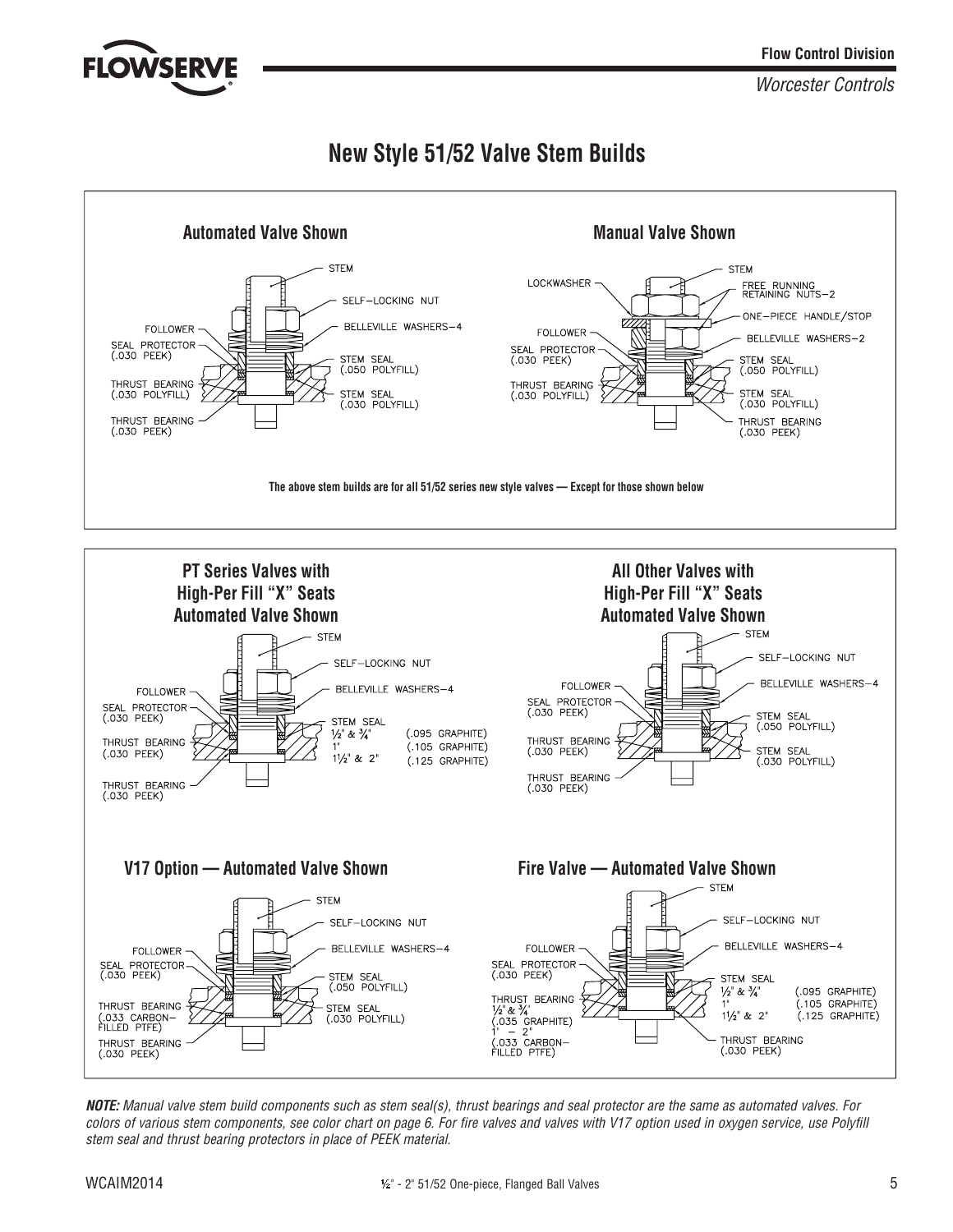### **New Style 51/52 Valve Stem Builds, continued**



**NOTE:** Manual valve stem build components such as stem seal(s), thrust bearings and seal protector are the same as automated valves. For colors of various stem components, see color chart below.

### **Color Chart for Various Stem Component Materials**

| <b>Material</b>    | Color        |
|--------------------|--------------|
| Polyfill           | <b>Black</b> |
| PEEK               | Tan          |
| Graphite           | Silver Gray  |
| Carbon-Filled PTFE | <b>Black</b> |
| <b>UHMWPE</b>      | Opaque White |
| Delrin             | Brown        |
| Filled TFE         | Off-White    |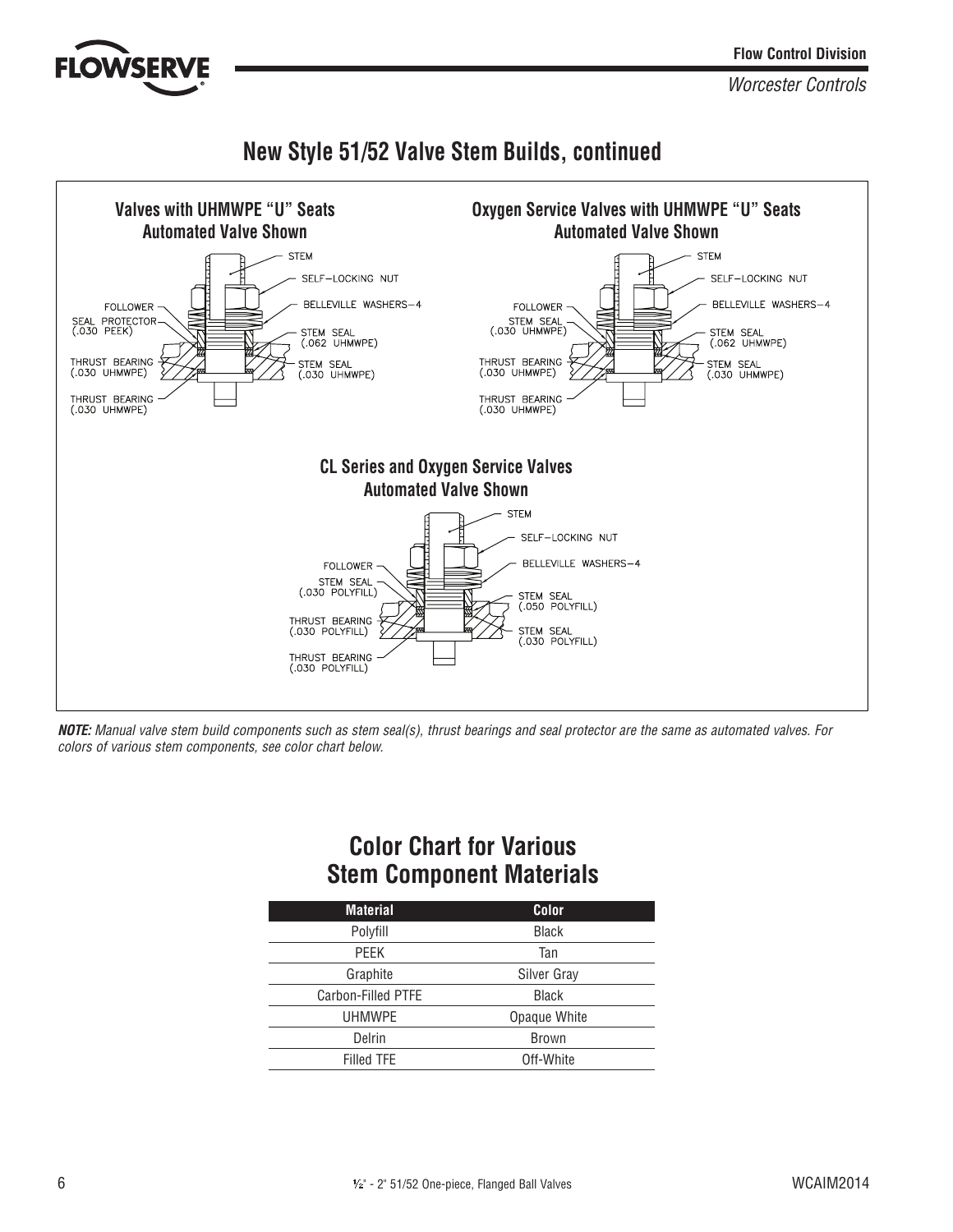**Flow Control Division**

Worcester Controls



**NOTE:** Stem build components such as stem seal(s), thrust bearings and seal protector (if used) are the same for manual and automated valves. For colors of various stem components, see color chart on page 6.

**FLOWSER**